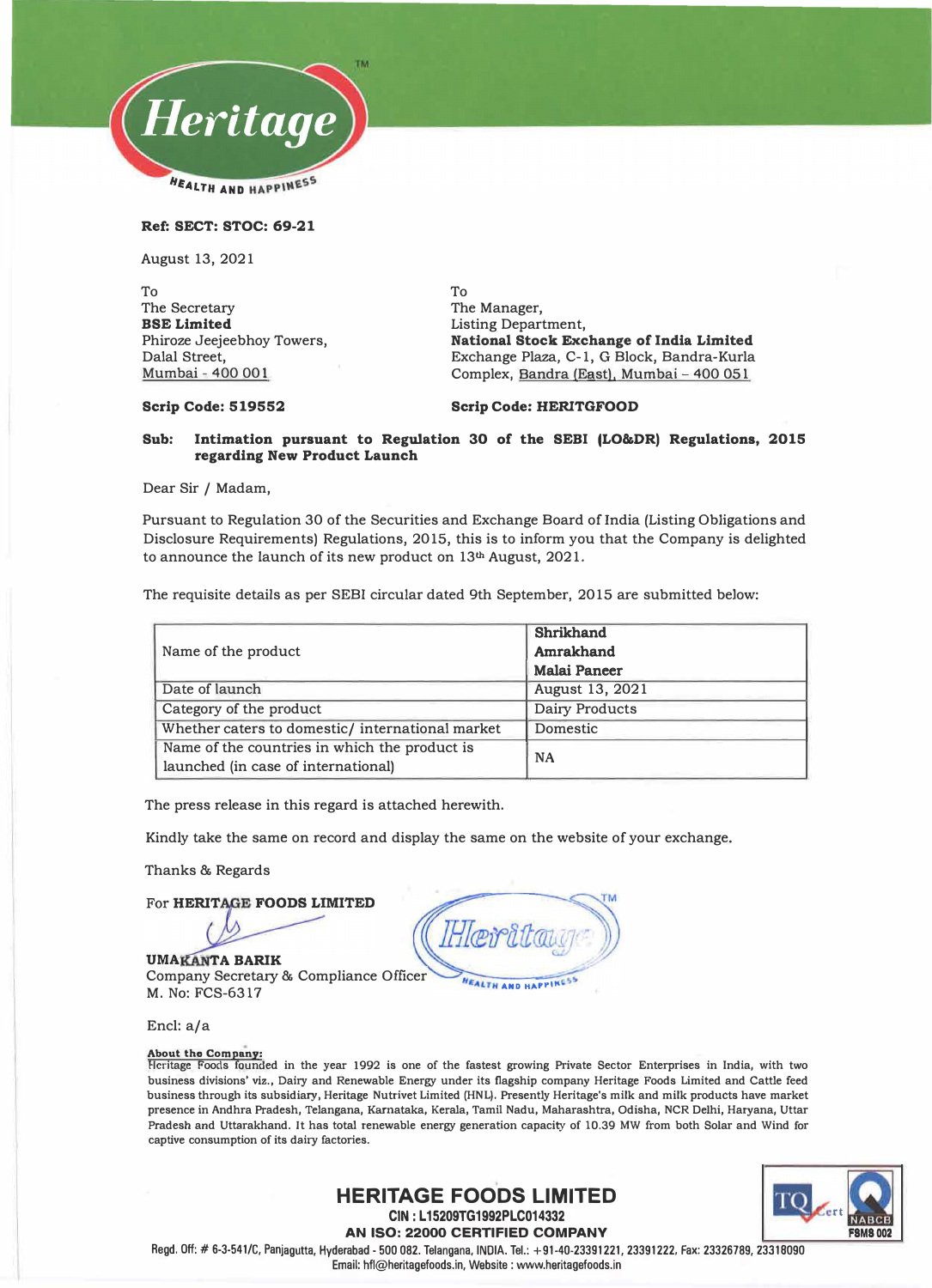

# **Press Release**

# **Heritage Foods Expands Value-Added Product Portfolio**

## **Introduces Shrikhand, Amrakhand and Malai Paneer**

**Hyderabad, August 13, 2021**: Heritage Foods Ltd., one of the leading private dairy players in India, today announced more additions to its already rich value added products portfolio. The company has introduced Shrikhand and Amrakhand variants in Hyderabad and Mumbai regions, and Malai Paneer in Mumbai.

Heritage Kesar Shrikhand is a semi-soft, sweetish-sour, thick, creamy, and delicious Indian dessert loved by all age groups. It is prepared traditionally with high quality and pure kesar. It has zero preservatives, no artificial flavour or any synthetic food colours. The Company has also launched Heritage Amrakhand which is prepared with high quality Mango Pulp.



The Company has also launched Heritage Malai Paneer Fresh. It is a rich source of protein, Vitamin A and Calcium making it an ideal food to nourish body and muscle building for the vegetarian population.